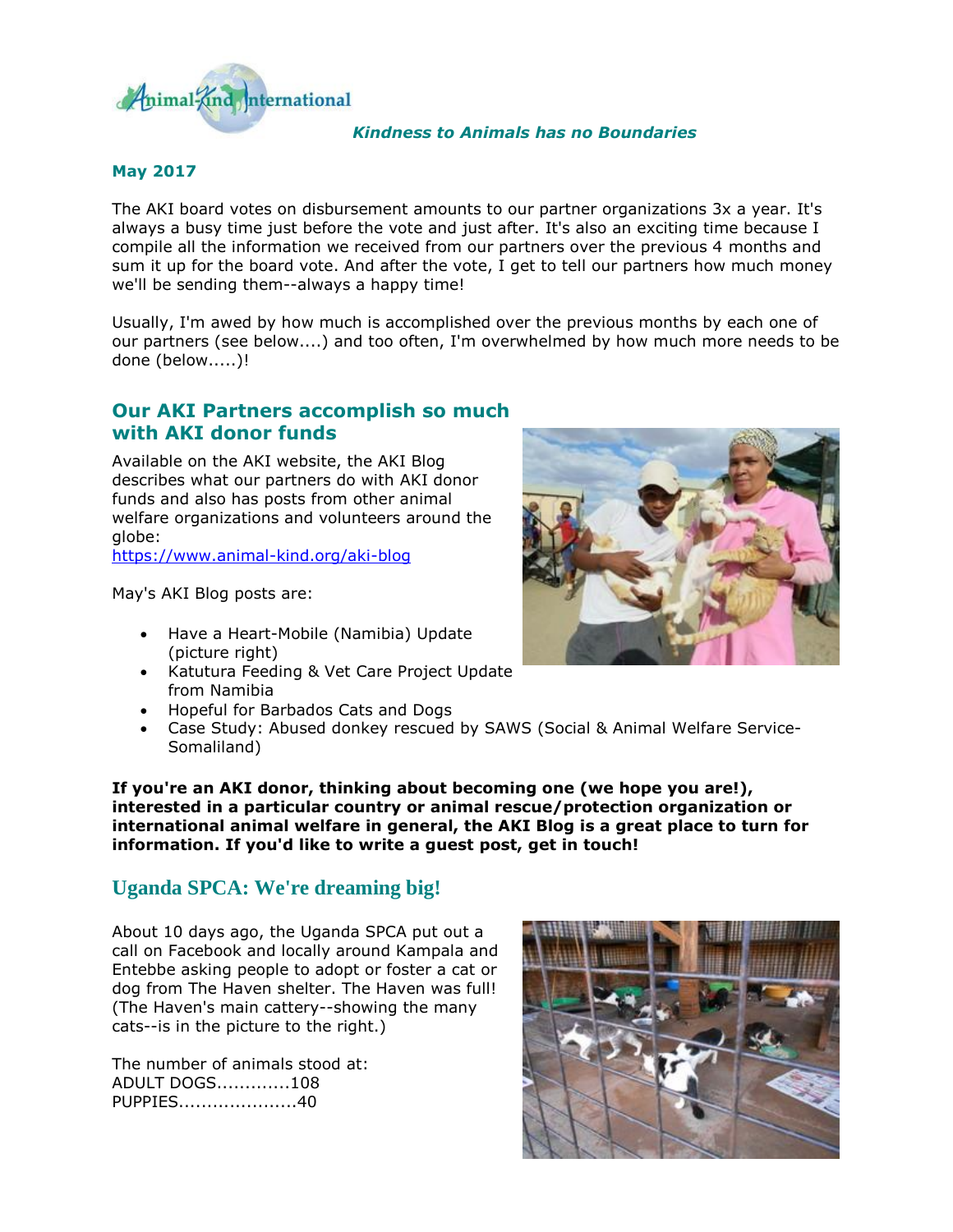ADULT CATS................53 KITTENS......................12 TOTAL ...........................213 animals in USPCA's care on 19 May.

Several people answered the USPCA's call for help. But while AKI covers almost half of Uganda SPCA's operating costs--and we're so grateful to our donors who make that possible--**we know we need to do more. And that's just what our AKI-USPCA GlobalGiving project aims to do:** 

[https://www.globalgiving.org/projects/transform-ugandas-only-animal-shelter-the-haven/](http://cts.vresp.com/c/?AnimalKindInternatio/1f8d5c86f2/f33df9aebc/496be06f66) **Through the GlobalGiving fundraiser, we're raising money so Uganda SPCA can purchase land for a larger (and USPCA-owned) shelter, with greatly expanded Humane Education and volunteer capacities and more space to relieve the overcrowding.** 

# **The USPCA is a lifesaver**

Over the previous week, I received 2 messages from Uganda SPCA supporters that put in perspective how critical the USPCA is for animals in Uganda.

Delores wrote: *When I visited Uganda earlier this year, my friends and I found a litter of puppies down the road from where we were staying. We watched them all day, and never saw mom. I was leaving the following day and was frantic.....Rescuers from the USPCA arrived and were so caring and loving and professional. I would have been lost without them. We had no place else to turn. Bless the USPCA.*



Mary wrote: *Having lived in Uganda for 6 years and recently returned to the UK, I was delighted to read about my friends at the USPCA [in "Animalwatch," the Anglican Society for the Welfare of Animals' magazine] with whom I worked whilst I was there. They helped me on so many occasions and Alex Ochieng never turned away any animal I took or told him about.*

Check out the faces on the kids in the picture above (Humane Education class at the USPCA Haven), probably their 1st experience holding and petting a dog! That's what the USPCA is about-a lifesaver for the animals, a life changing experience for kids (and some adults too!). [https://www.animal-kind.org/uganda-aki](http://cts.vresp.com/c/?AnimalKindInternatio/1f8d5c86f2/f33df9aebc/223e3d5b09)

Please consider supporting the USPCA, the only animal shelter in Uganda. If you prefer to donate to USPCA directly at the AKI website, for land purchase or to help cover daily operating costs, click the link above.

## **Save the Animals-Armenia: A call for help**

Nune Mehrabyan, Save the Animals-Armenia Founder and Director, came to AKI with her call for help. She had to bring 2 dogs from the SAA shelter into her home (picture right) because they have injured legs and need surgery.

**In Armenia, there's no vet who can do this surgery, but Nune knows a doctor who is able and willing.**

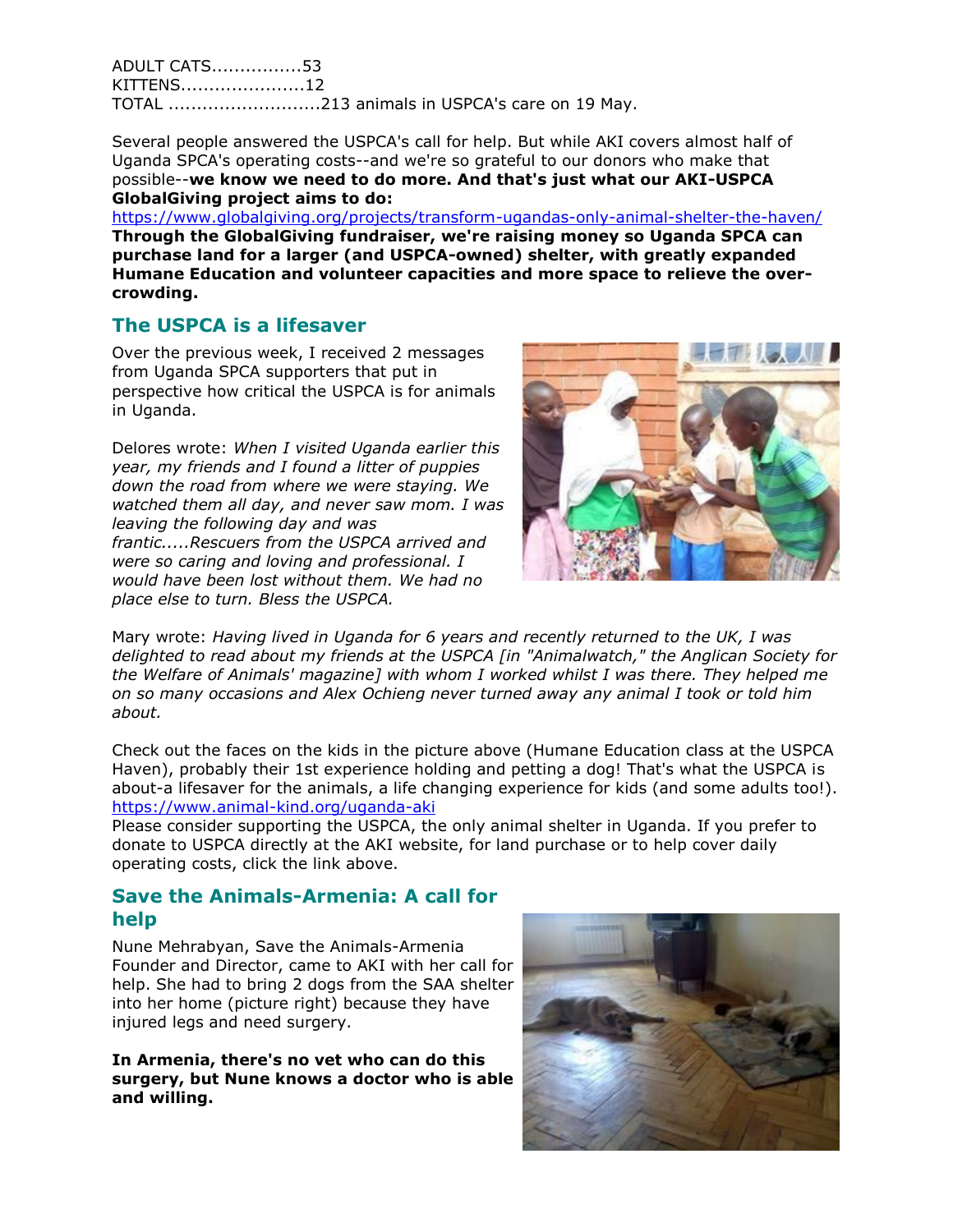Nune said: *Karen, the doktor that have to operating the dog is my friend, and he doesn't want money for work but need 2 implantation for leg.*

Each implant will cost US\$250. (See the x-ray at the bottom of the newsletter.) **We're hoping that our AKI donors who have a soft spot for Nune and Armenia's dogs, especially SAA's older dogs at the shelter, will help fund the cost of the 2 implants at a total of \$500.**

[https://www.animal-kind.org/aki-armenia](http://cts.vresp.com/c/?AnimalKindInternatio/1f8d5c86f2/f33df9aebc/3e5fb61483) (designate SAA surgery at the above link-thank you!)

### **Liberia Animal Welfare & Conservation Society's Humane Education Program & Anti-Dog & Cat Eating Campaign**

A few years ago, before LAWCS became an AKI partner organization, they had to turn down Kolahun district's request for the LAWCS Humane Education Program. At the time, LAWCS didn't have the funds, the supplies, or the transport to reach Kolahun. **Now, with AKI support (motorbikes, staff salaries, HE supplies), LAWCS has been working in 32 schools in Kolahun for > 1 year.**



Recently, children in 10 Kindness Clubs in Kolahun paraded against cruelty to animals and anti-dog

and cat eating-picture above (go to the end of the newsletter to see 1 of the posters used in the parade). Even the parents are supportive--they're learning from their children to value cats and dogs as friends and family -not food!

During May and June, LAWCS will work with Kindness Clubs to lead kindness programs in their schools and communities. Schools will close at the end of June and some in July. From July to September, LAWCS will focus on community education and community clinics.

**When next school year comes around, we hope to continue supporting LAWCS's work in Kolahun. Please go to the link below to contribute to LAWCS's groundbreaking work--as the 1 and only animal welfare organization in Liberia and the only group that campaigns against and provides alternatives to cat and dog meat eating:** 

[https://www.animal-kind.org/aki-liberia](http://cts.vresp.com/c/?AnimalKindInternatio/1f8d5c86f2/f33df9aebc/0961d93ade)